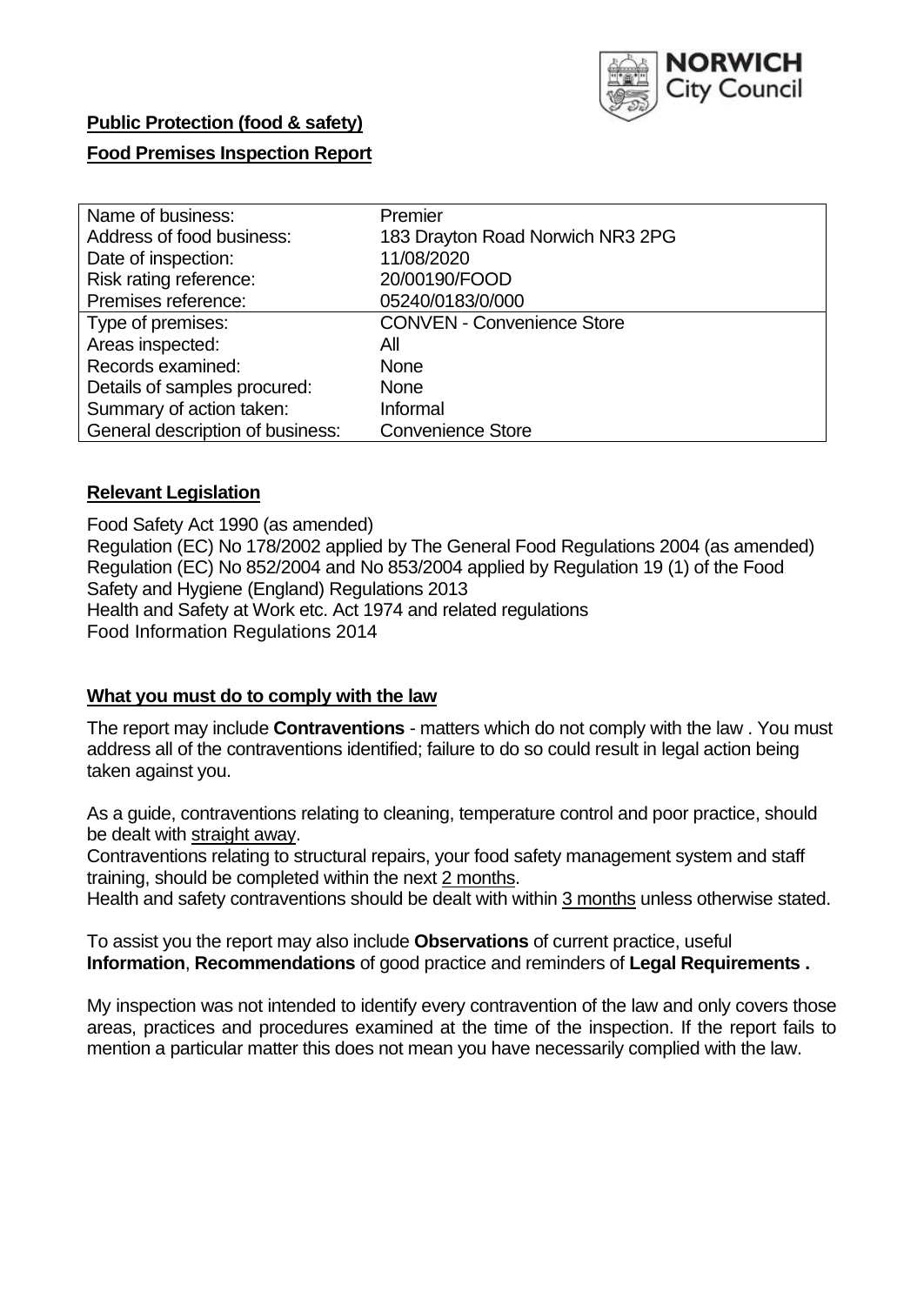# **FOOD SAFETY**

### **How we calculate your Food Hygiene Rating:**

 The food safety section has been divided into the three areas which you are scored against for the hygiene rating: 1. food hygiene and safety procedures, 2. structural requirements and 3. confidence in management/control procedures. Each section begins with a summary of what was observed and the score you have been given. Details of how these scores combine to produce your overall food hygiene rating are shown in the table.

| <b>Compliance Area</b>                     |          |           |           | <b>You Score</b> |               |    |           |    |      |  |  |
|--------------------------------------------|----------|-----------|-----------|------------------|---------------|----|-----------|----|------|--|--|
| Food Hygiene and Safety                    |          |           |           | 0                | 5             | 10 | 15        | 20 | 25   |  |  |
| <b>Structure and Cleaning</b>              |          |           | $\Omega$  | 5                | 10            | 15 | 20        | 25 |      |  |  |
| Confidence in management & control systems |          |           | $\Omega$  | 5                | 10            | 15 | 20        | 30 |      |  |  |
|                                            |          |           |           |                  |               |    |           |    |      |  |  |
| <b>Your Total score</b>                    | $0 - 15$ | <b>20</b> | $25 - 30$ |                  | $35 - 40$     |    | $45 - 50$ |    | > 50 |  |  |
| <b>Your Worst score</b>                    | 5        | 10        | 10        |                  | 15            |    | 20        |    |      |  |  |
|                                            |          |           |           |                  |               |    |           |    |      |  |  |
| <b>Your Rating is</b>                      | 5.       | 4         |           | 3                | $\mathcal{P}$ |    |           |    |      |  |  |

Your Food Hygiene Rating is 3 - a generally satisfactory standard

### Contamination risks

**Observation** I was pleased to see you were able to demonstrate effective controls to prevent cross-contamination.

000300

#### Hand-washing

**Observation** I was pleased to see handwashing was well managed.

#### Personal Hygiene

**Observation** I was pleased to see that standards of personal hygiene were high.

### Temperature Control

**Observation** I was pleased to see you were able to limit bacterial growth and/or survival by applying appropriate temperature controls at points critical to food safety and that you were monitoring temperatures.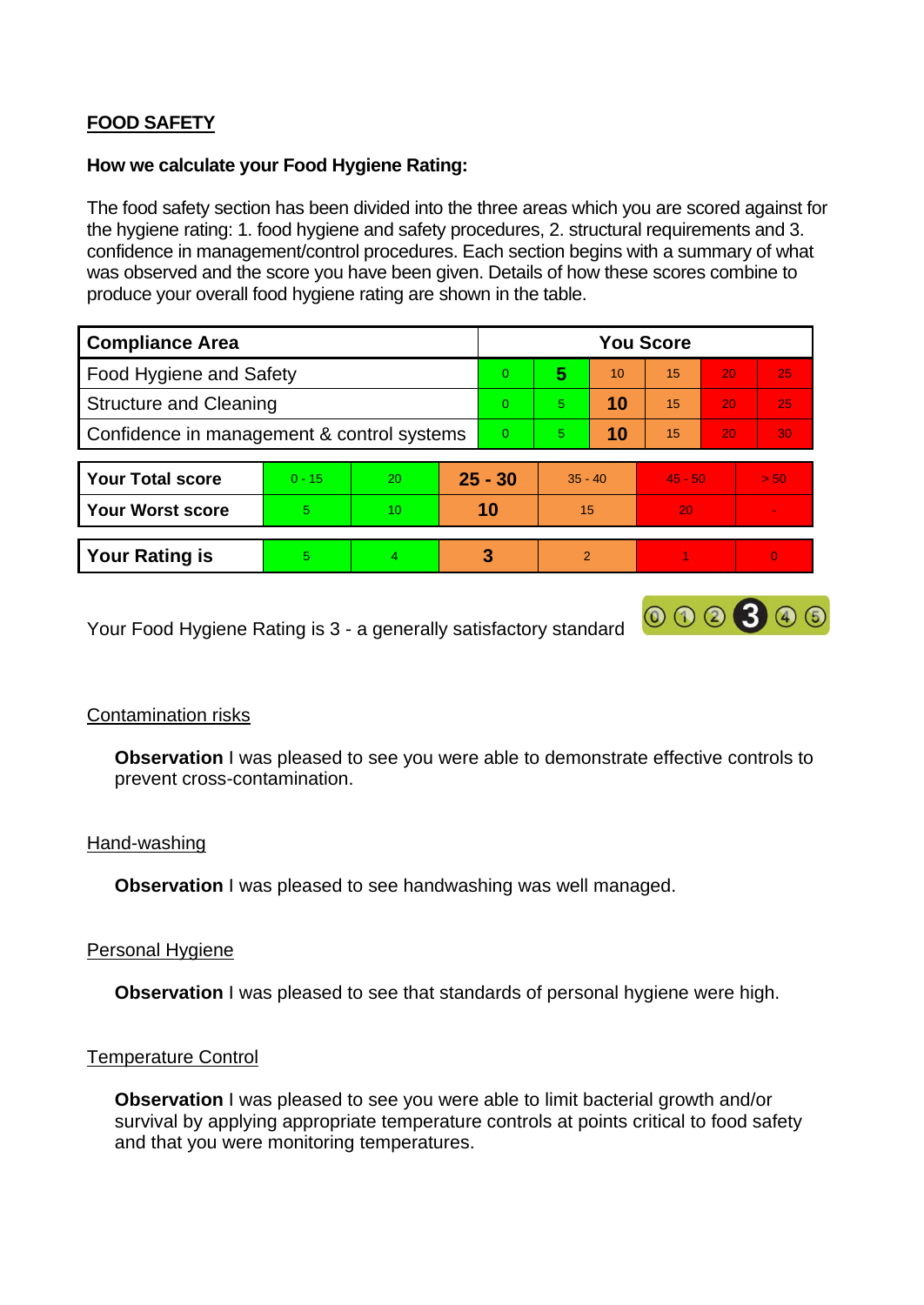### Poor Practices

**Recommendation** The following matters represented poor practice and if allowed to continue may cause food to become contaminated or lead to its deterioration::

- • 3 x big packets of Hoola Hoops were being stored beyond their 'best before' date of 11/7
- a packet of Colman's Shepherds Pie mix was being stored beyond it's 'Best before date of 7/20

 must check the food and make sure your customers are aware that it is past the **Guidance** it is permitted to sell food after its BEST BEFORE date, but becomes an offence if it is not of the nature, substance or quality demanded by the consumer. You BESTBEFORE date

### Cleaning of Structure

**Contravention** The following items were dirty and require more frequent and thorough cleaning:

- flooring in storeroom
- wash hand basin in the WC
- window sill above wash hand basin in WC

#### Cleaning of Equipment and Food Contact Surfaces

**Contravention** The following items are dirty and must be cleaned:

• interior ridge to the top of chest freezers

#### Cleaning Chemicals / Materials / Equipment and Methods

**Observation** I was pleased to see that the premises was kept clean and that your cleaning materials, methods and equipment were able to minimise the spread of harmful bacteria between surfaces.

#### **Maintenance**

**Contravention** The following had not been suitably maintained and must be repaired or replaced:

- bare brick wall to office
- bare brick to steps leading from/to office
- splits or holes in flooring